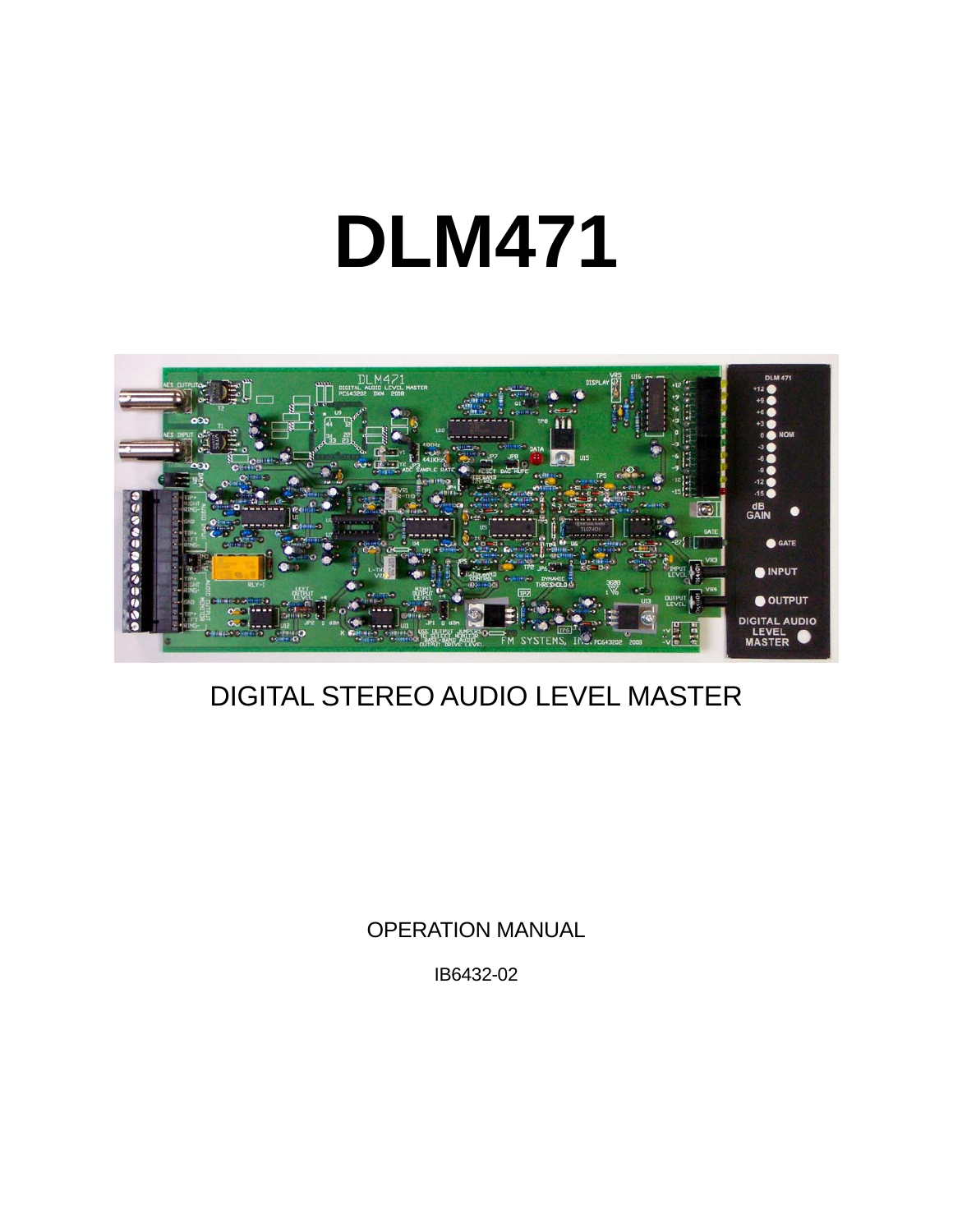#### TABLE OF CONTENTS

|                                      | PAGE    |
|--------------------------------------|---------|
| 1.0 GENERAL DESCRIPTION              | 2       |
| 2.0 INSTALLATION                     | $3 - 4$ |
| 3.0 DIGITAL CONNECTION AND SETUP     | 4       |
| 4.0 ANALOG CONNECTION AND SETUP      | 5       |
| 5.0 STEREO CONNECTION:               | 6       |
| 6.0 MIXED ANALOG/DIGITAL CONNECTION: | 6       |
| 7.0 CONFIGURATION JUMPER OPTIONS     | 7       |
| 8.0 MAINTENANCE                      | 8       |
| 9.0 ADDITIONAL APPLICATIONS          | 8       |
| 10.0 SPECIFICATIONS                  | 9       |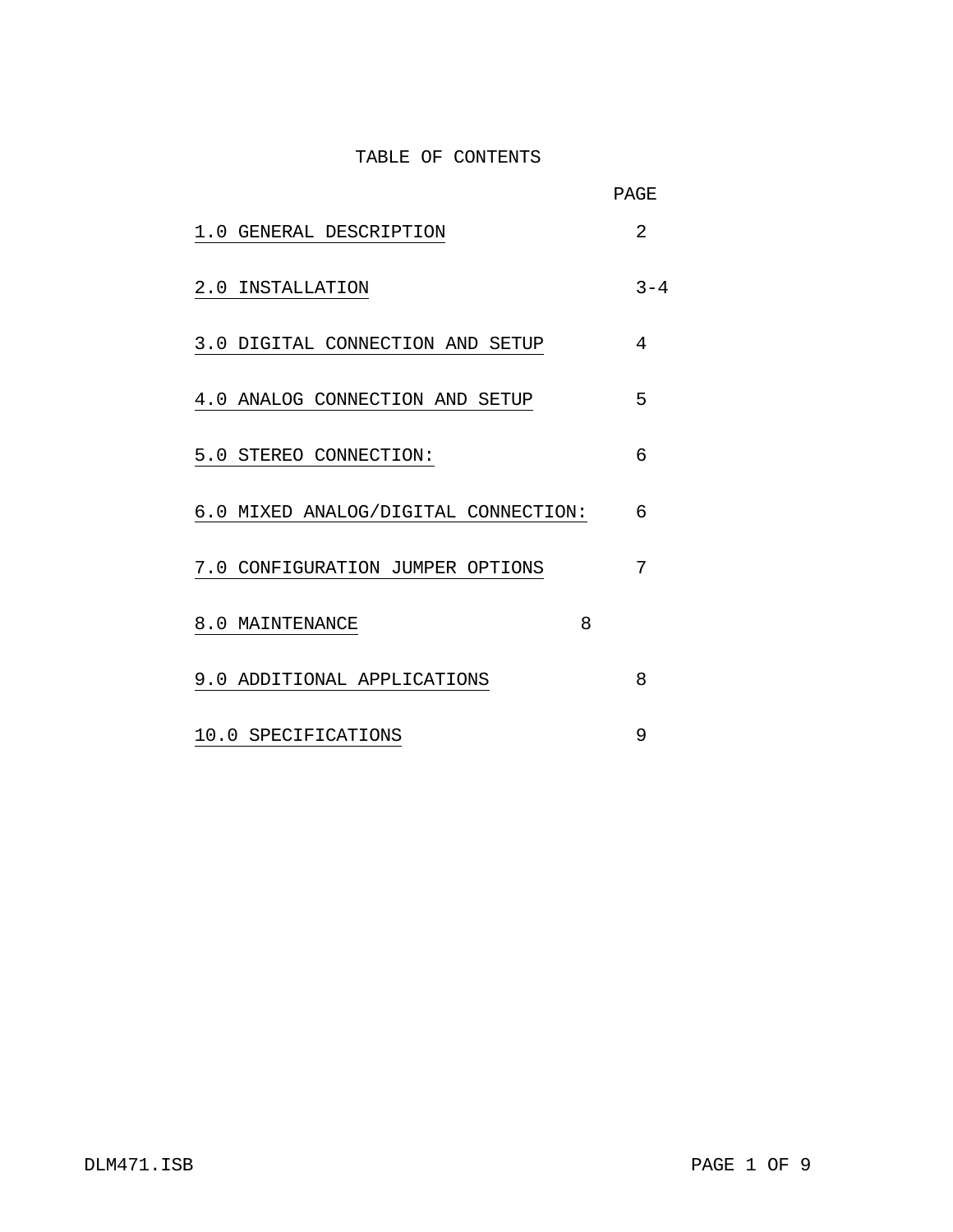#### 1.0 GENERAL DESCRIPTION

 The DLM471 Digital Audio Level Master stabilizes AES-3id digital or analog audio levels so that the level remains constant when the input varies wildly. This product has both digital and stereo analog inputs and outputs and will correct audio level variations over a range of more than 30dB. The unit will accept any AES-3id or S/PDIF compatible input signals.

It locks to the incoming AES-3id digital audio sample rate when using a digital source, or if used with its analog input as an A/D converter, can internally generate crystal-stable 48 kHz or 44.1 kHz digital output. In A/D mode, the unit can be configured to lock to an incoming digital input reference.

 The DLM471 card's digital input and output uses 75-Ohm BNC connectors (AES3-id) and they are transformer-isolated for trouble-free interconnection. It can also accept S/PDIF digital inputs, and feed compatible consumer equipment with S/PDIF inputs that can accept 1V digital levels, by using low-cost RCA-to-BNC adapters.

 The unit also has balanced analog stereo audio input and output connections. It can serve as a D/A converter, since the analog outputs are active along with the digital output, and these stereo analog outputs can be used as additional outputs for metering, monitoring or the main program feed. The DLM471 can also serve as an A/D converter, since the analog inputs can be used to encode analog audio into digital AES-3id signals.

 The control system is program-dependent and is designed to minimize audible artifacts such as pumping, ducking on loud transients, or noise rush-up in pauses. This allows the digital audio Level Master to control the audio level without adding a sound of its own. The noise gate freezes the audio gain when the audio level subsides to prevent an increase of noise when the program is quiet. The unit controls the audio level without audible compression artifacts, so you get program audio that sounds natural without annoying level variations. Recommended dialog normalization settings for downstream AC3 encoders are suggested for trouble-free audio level set-up.

 A ten-LED display indicates the degree of gain control being exerted on the digital audio and the "Gate" LED lights when the gain control is frozen*.* This system will control your digital audio variations over a 32 dB range. An LED on the rear panel indicates the presence of digital input*.* 

 The monitor/line analog audio output level is field-programmable by jumpers on the PC Card. The analog output level can be set for a balanced *level of* -4, 0, +4 dBu and also -10 dBu unbalanced.

 The Digital Audio Level Master is a broadcast quality, automatic digital audio level control system, built for performance and reliability with the price and quality-conscious audio professional in mind. Each DLM471 card contains one digital stereo control system, and nine of these cards will fit into one RMS-400 mainframe (5.25" x 19"). The RMS-400 mainframe will hold audio level control for up to 9 stereo channels in just 3 "RU" rack unit spaces.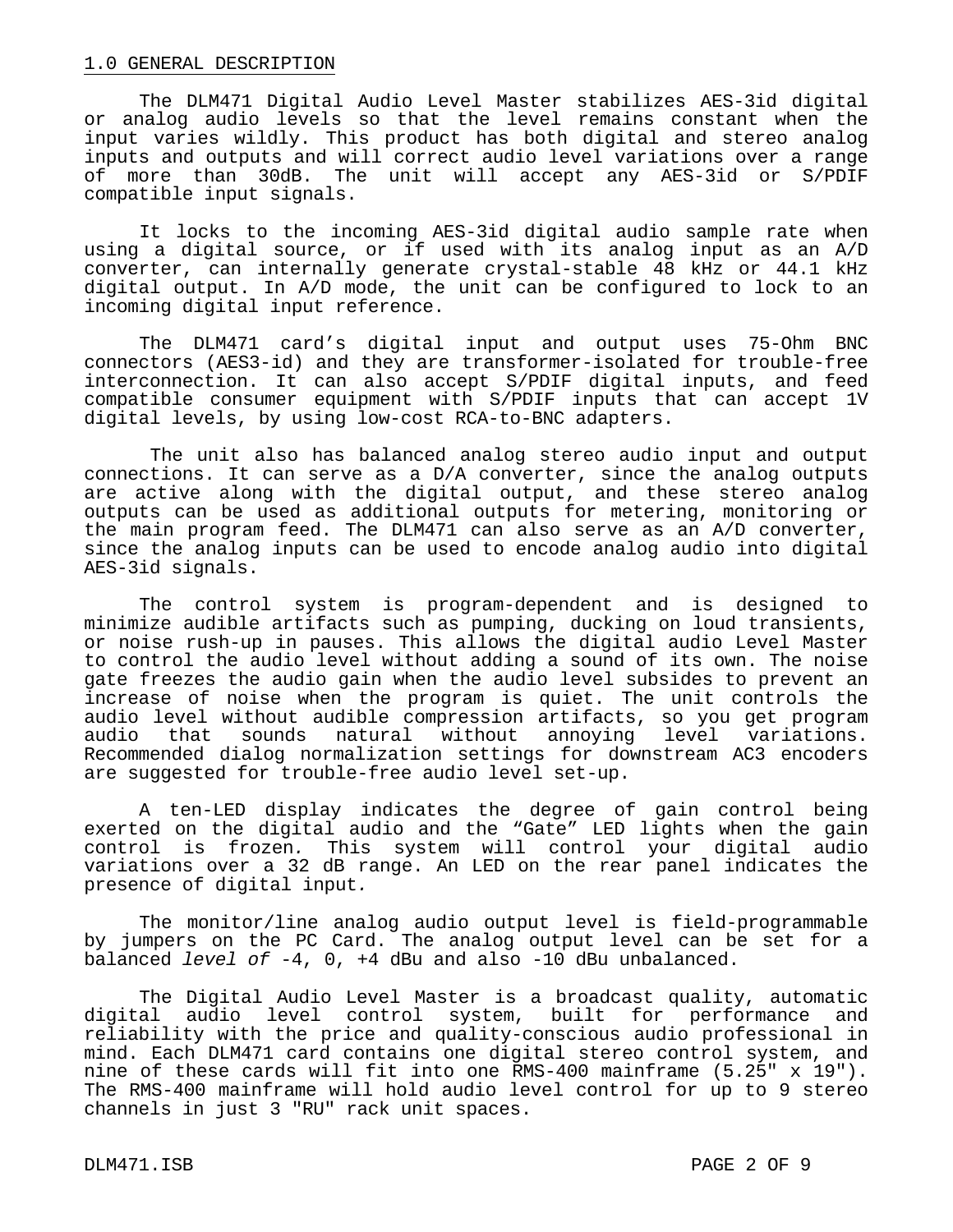#### MODULE CARD INSTALLATION

- 1. Select one of the unused nine positions to be occupied by the new circuit board module.
- 2. Remove the blank label in that position by peeling it off of the front panel. Peel the label slowly to remove all of the label and adhesive. Any remaining adhesive may be removed by rubbing the surface with your thumb. \*\*\*\*\* WARNING \*\*\*\*\* DO NOT USE SOLVENTS TO REMOVE THE LABEL ADHESIVE. The solvent could damage the equipment cards or cause a fire.
- 3. Peel the backing off of the new label and apply it to the front panel of the RMS-400 rack in the position of the new card. Align the new label with the screw head in the hole in the lower right hand corner of the label then align the center thumbscrew with the clearance hole in the front panel. This should cause the label to be straight and vertical. When the label is in place press firmly the secure the label.
- 4. Then remove the thumbscrew retainer from the product card it is<br>located at the front of the card and is removed by front of the card and is removed by rotating the knob counter-clock-wise.
- 5. Select any and all product options on the specific card,(See the Instructions for individual product).
- 6. Next slide the card into the card guides at the rear of the RMS-400. Be sure that the notch in the circuit card is facing forward and down. Push the card all the way to the front of the rack until it stops. DO NOT APPLY EXCESSIVE FORCE TO THE CARD.
- 7. Insert the thumbscrew that was removed in step 4 while rotating it in a clock-wise direction. When it begins to thread into the card, continue until it is finger tight. \*\*\*CAUTION - TIGHTEN BY HAND ONLY, DO NOT USE TOOLS TO TIGHTEN THE THUMBSCREW. OVER-TIGHTENING WILL DAMAGE THE CIRCUIT CARD.
- 8. Attach any cables or wires necessary for operation.

#### NOTE:

 Most circuit board modules have several adjustments that are carefully factory-set with precision instruments for optimum performance. Change only those that must be adjusted. Some controls, when misadjusted, produce little change under normal operating conditions, but can seriously reduce the ability of the unit to function correctly under other conditions that may be encountered. Therefore, if you must adjust a control, place a mark on it before moving it, so that it may be returned to its original setting with reasonable accuracy.

 If you have any questions regarding FM SYSTEMS, INC. products, please contact our engineering department at 800-235-6960 or fax your questions to 714-979-0913. We will call you back immediately.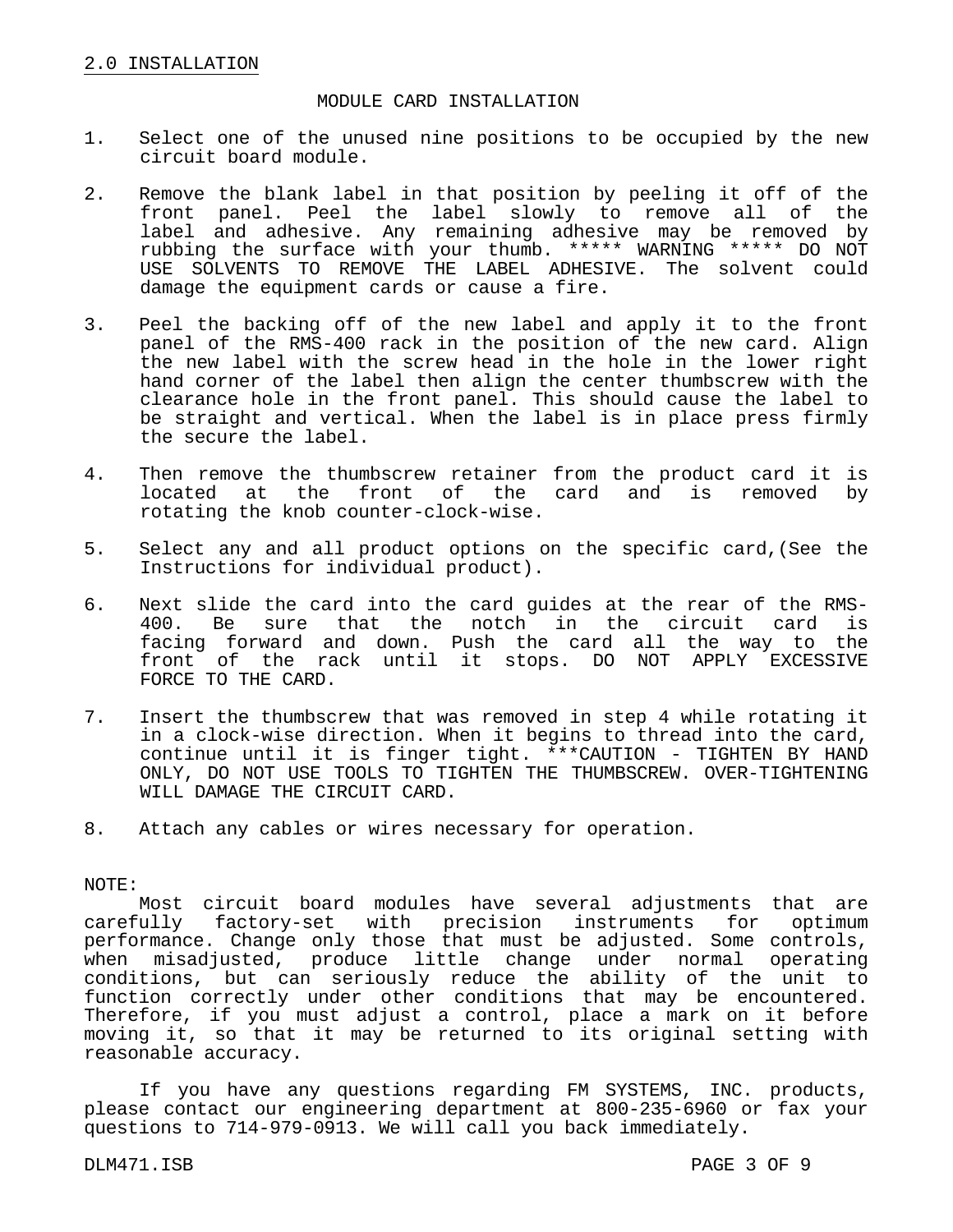Before mounting in rack, check the input level requirements of the equipment to be fed by the Level Master. Left and right analog output levels are factory set for +4 dBu average level, unless otherwise specified. If a lower level is required, refer to the graphics on the PC BOARD for programming of the output level select jumpers. Average output levels of -4 dBu, 0 dBu, +4 dBu, can be selected.

 Additionally an unbalanced level -6 dB lower than each of the jumper selections can be used if the output is wired for unbalanced audio. This allows for -10 dBu, -6 dBu, and -2 dBu unbalanced output levels. The output drive is low impedance so more than one highimpedance audio load may be connected. Driving more than one 600-Ohm load is not recommended.

#### 3.0 DIGITAL CONNECTION AND SETUP

 Connect a cable carrying AES3-id from the source equipment to the "AES INPUT" BNC connector of the DLM471. The green LED next to the digital input connector will light indicating lock to the incoming digital signal. The unit will also accept S/PDIF digital audio signals with an RCA-to-BNC adapter, and can drive compatible S/PDIF equipment inputs that can accept a 1Vp-p AES3-id digital level.

A relay is energized (and the green LED is lit) when the unit is locked to a digital input signal. Relay contacts are available for the user. Jumper JP9 selects normally closed ("NC") or normally open ("NO") contacts.

 Connect to the destination equipment via the "AES OUTPUT" BNC. The output sample rate will be the same as the input sample rate.

 Input normal program level and adjust the INPUT LEVEL control for nominal gain (middle green LED) as indicated on the LED display. When gain is increased above nominal, the display moves upward, indicating higher relative gain. It moves downward with lower gain. If a more dynamic sound is desired, drive the unit more lightly (display indicating higher gain), as desired.

 The OUTPUT LEVEL control adjusts the AGC threshold, so it affects output level only when the input is high enough to cause gain control action (which is the normal mode of operation). The range is +/- 3dB. Use this control to trim the output level as desired.

 There is interaction between the output level trim and system gain. When the output level (threshold) is increased with the frontpanel Output Level control, the amount of gain is also increased, so the display will move upward. The display will move downward, indicating lower gain, with decreased threshold. For example, a 3 dB increase in output level caused by adjusting this control will cause a 3 dB increase in gain, as indicated by the LED display. Readjust the Input Level control to return the gain to the desired range. (The analog output level jumpers have no affect on AGC threshold).

 Nominal digital output level is -20 dBFS. (The output level jumpers JP1 and JP2 only affect the analog monitor/line outputs.)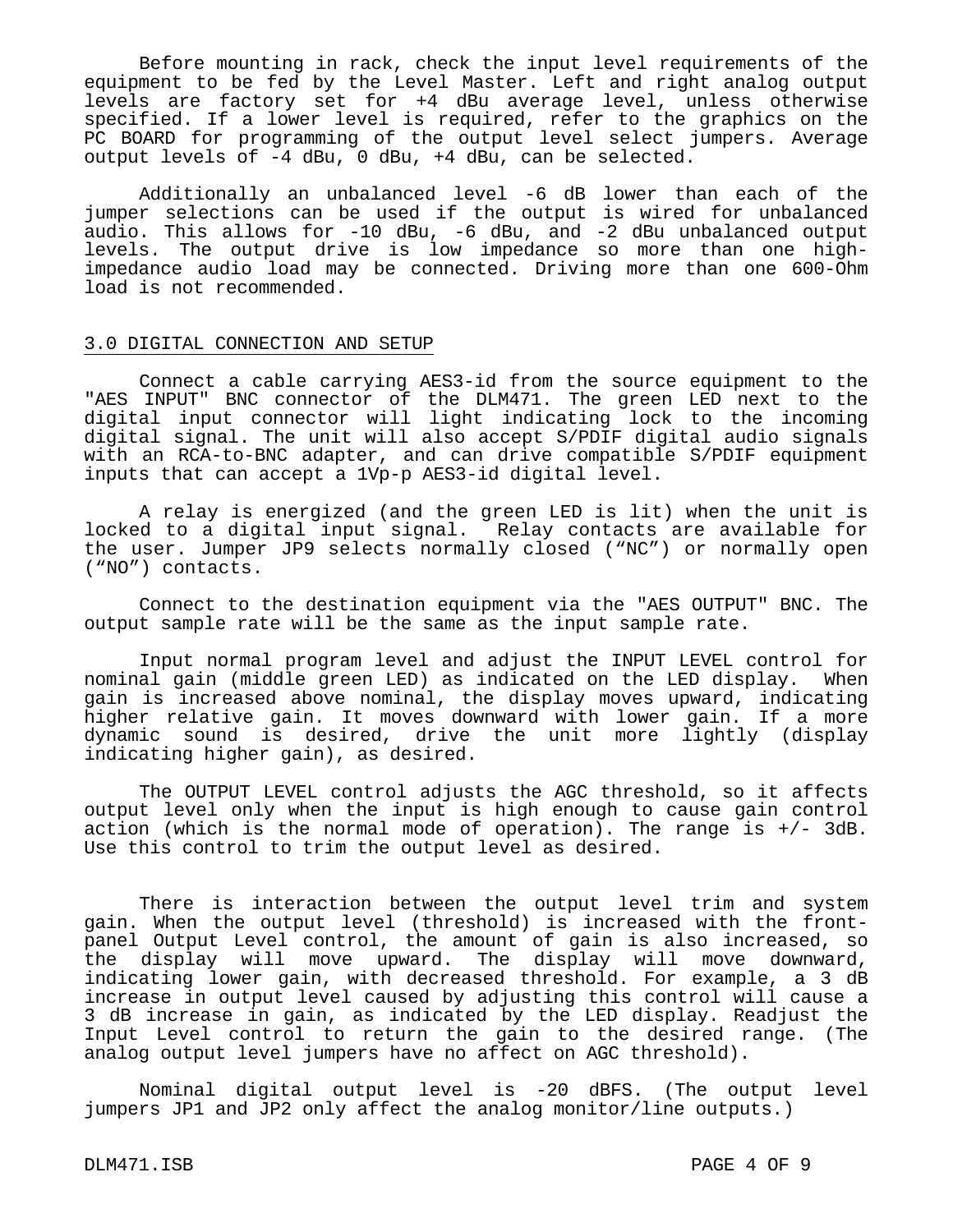To assist you with setting AC-3 encoder dialog normalization, we have measured an average of -21 dBFS LAeq (Loudness A-Weighted Equivalent) at maximum output level setting, and -28 dBFS LAeq at minimum, using program material that consisted of dialog. As a starting point, we suggest an encoder setting of -24 with the DLM471 output level control at the center of its range.

#### 4.0 ANALOG CONNECTION AND SETUP

 Audio connections to the unit are made with a removable screw terminal connector block at the rear of the unit, for ease of connection, unplug the connector block, connect the wiring, and plug the block back into the unit. Connect the wiring by inserting stripped wires into the appropriate holes in the connector block, and secure them by tightening the screws on top. PUSH FIRMLY ON THE CONNECTOR BLOCK TO "SNAP" IT INTO PLACE on the PC Board. Refer to the connector graphics on the PC CARD.

### From a BALANCED output source to DLM471 analog input:

Source TIP, (+) or HI to input "TIP" Source RING,(-) or LO to input "RING"

Source SHIELD:

 Connect the shield to "GND" at one end of the cable only; grounding at the signal source end is preferable. Connecting shield at only one end prevents current flow in the shield due to differences in AC ground potential between equipment, preventing ground loop-induced hum. The DLM471 input amplifiers are active balanced, bridging (highimpedance).

#### From an UNBALANCED output source to DLM471 analog input:

Center (SIGNAL) conductor TO "TIP" Shield to "RING"

#### From DLM471 output to a BALANCED input:

Output "TIP" to TIP, (+) or HI Output "RING" to RING, (-) or LO "GND" - Connect the shield at DLM471 only.

#### From DLM471 output to an UNBALANCED input:

Output "TIP" to center conductor "GND" to shield

 The outputs are active balanced, and are capable of driving loads of 600 Ohms and higher with low distortion.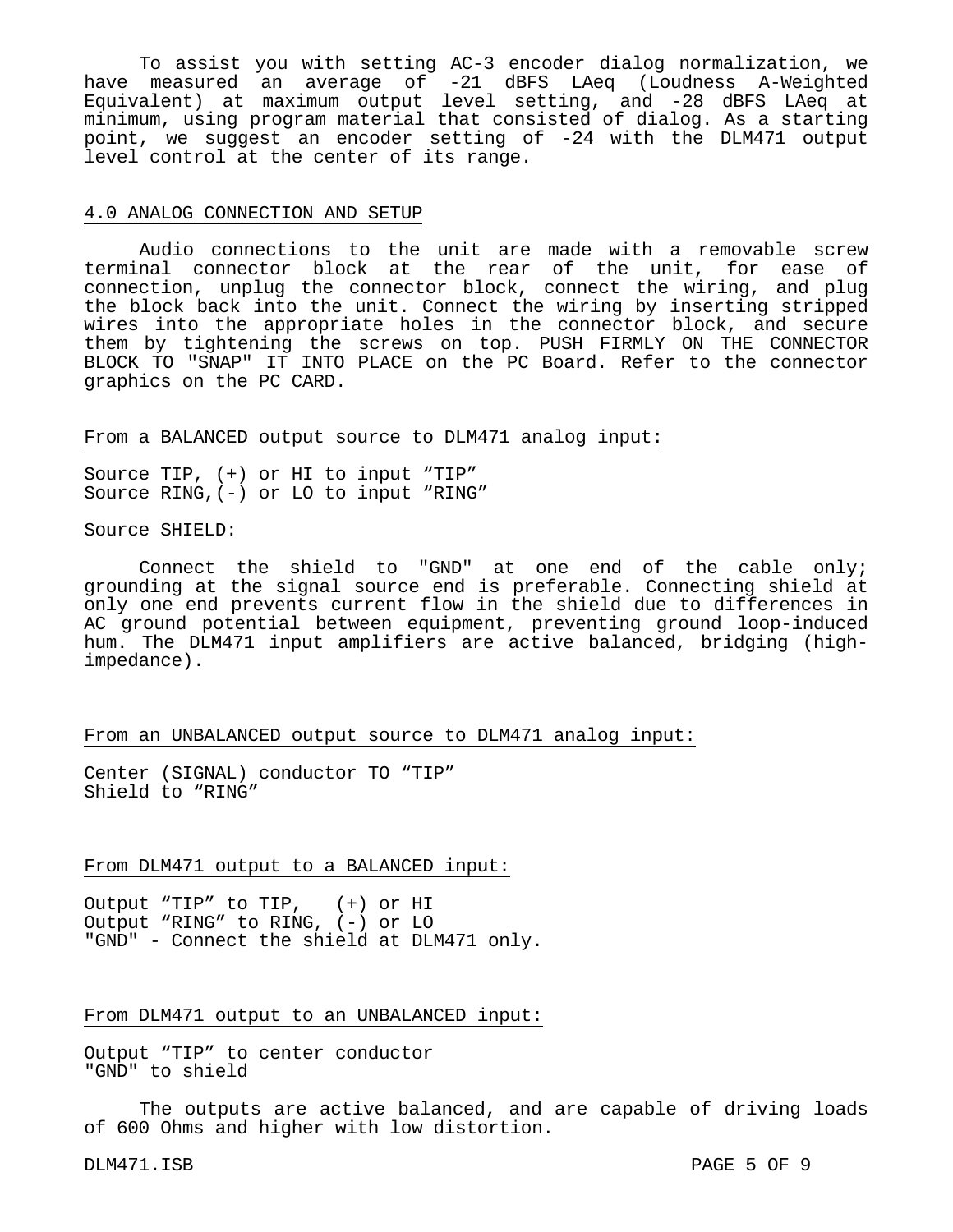#### 5.0 STEREO CONNECTION:

 Refer to the connector block graphics on the PC board and connect the program source to the Left and Right inputs. Make sure that Hi or (+) connects to TIP, and LO or (-) connects to RING at both inputs. A reversal of polarity will cause cancellation of any center or monaural signal. Connect shields to G at one end only. Connect outputs of the Level Master to the equipment to be fed, in the same manner as above. Observe correct polarity.

 The following adjustments affect both Left and Right channels equally. The gain control action is matched for both channels to preserve stereo image. No balance adjustments are necessary.

 Input normal program level and adjust the INPUT LEVEL control for nominal gain (middle green LED) as indicated on the LED display. When gain is increased above nominal, the display moves upward, indicating higher relative gain. It moves downward with lower gain. If a more dynamic sound is desired, drive the unit more lightly (display indicating higher gain), as desired. The actual input drive is not critical, since the unit is, of course, an automatic gain controller. But to make the best use of its control range, try to have normal audio levels cause the display to be near the middle of its control range (green LED's).

 The OUTPUT LEVEL control adjusts the AGC threshold, so it affects output level only when the input is high enough to cause gain control action (above threshold, which is the normal mode of operation). Its range is +/- 3dB. Configure the Left and Right output level jumpers JP1 and JP2 for the desired analog nominal output level. The jumpers are set for +4 dBu output as shipped. The output level jumpers only affect the analog monitor/line outputs. The analog outputs are high quality and are always active even when the unit is connected digital in and digital out, so they can be used for monitoring or feeding additional equipment.

CAUTION: The analog inputs are also always active, so when using a digital input be sure to have no signal present on the analog inputs. With no connection, this way the analog input contributes negligible noise to the output signal.

#### 6.0 MIXED ANALOG/DIGITAL CONNECTION:

#### ADC MODE

 If used as an A/D converter, connect left and right analog inputs and the AES digital output. Select the SAMPLE RATE crystal jumper JP3 for the desired rate of 44.1 kHz or 48 kHz.

 The unit will also lock to an external AES signal at its digital input. If used in this mode, mute the incoming digital audio by selecting the "DAC MUTE" jumper JP8 "ON". The red "DATA" LED will light. This jumper mutes the incoming digital audio, allowing only the desired analog input audio to be encoded and the digital output is locked to the incoming reference digital signal.

Adjust the input and output controls as described previously.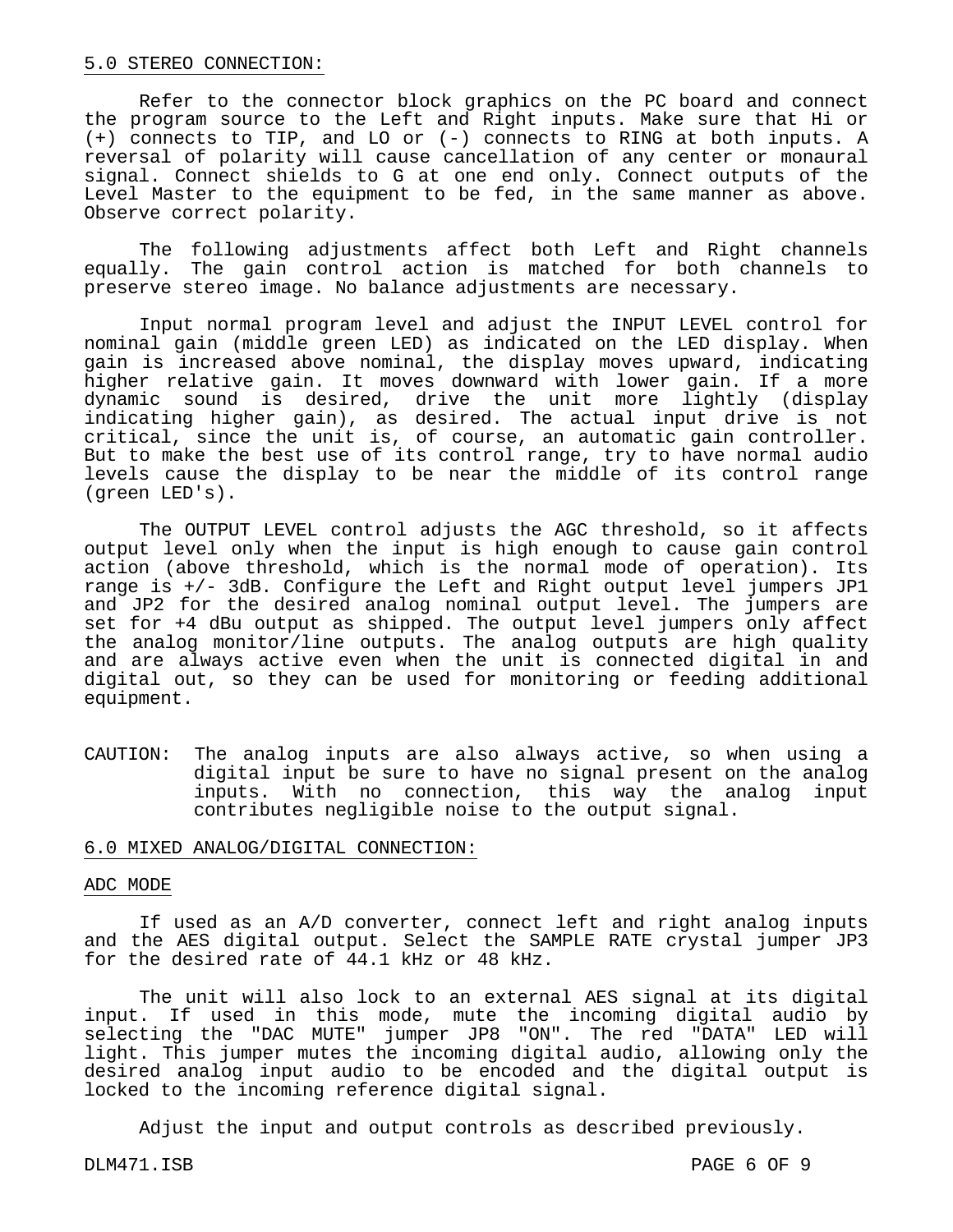#### DAC MODE

 Connect the digital input and connect the analog Left and Right outputs as described previously. The unit will lock to the incoming AES digital signal, so the sample rate crystal selection jumpers should be OFF.

Adjust the input and output controls as described previously.

 Analog output nominal level can be selected with the Left and Right output level jumpers JP1, JP2 and trimmed with the output level control.

#### 7.0 CONFIGURATION JUMPER OPTIONS

Wideband Control, JP4, JP5

With wideband control (JP4, JP5 jumpers ON), the unit responds to all frequencies equally, but Bass can cause pumping. With jumpers JP4 and JP5 "OFF", there is less response to low frequencies that could cause pumping with heavy Bass.

JP4 and JP5 "OFF" is recommended for best sound quality.

#### Dynamic Threshold Defeat, JP6

With Dynamic Threshold Defeat jumper JP6 "OFF", the leveled output will increase 1 dB over the entire control range, with the increase flattening out near 0 dB gain. This very slight increase makes the gain control more natural-sounding.

Jumper JP6 "ON" creates an infinite compression ratio. Steadystate audio is output at the same level thru the entire control range.

JP6 "OFF" is recommended for more natural sound.

#### DAC MUTE, JP8

The DAC MUTE jumper JP8 "ON" mutes the audio decoded from the digital input. This jumper is normally OFF.

For ADC mode operation, select JP8 ON.

#### RELAY (ALARM) CONTACTS, JP9

Select "NC" or "NO" contacts.

 These contacts are used for remote control applications. They indicate the presence of a digital signal at the input. You can select N.O. or N.C. contacts and use the contacts to operate other equipment when the digital signal is lost.

DLM471.ISB PAGE 7 OF 9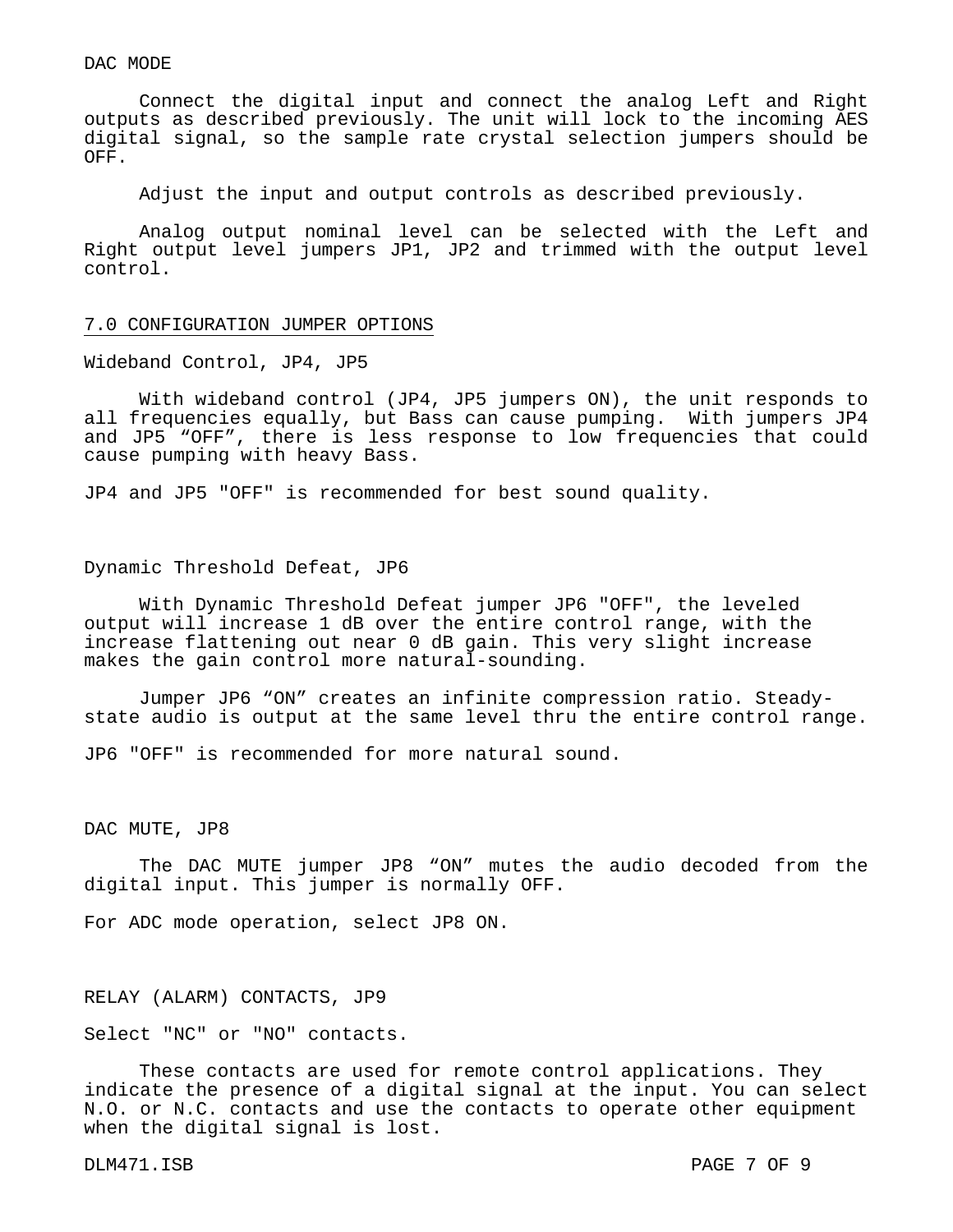#### 8.0 MAINTENANCE

 No routine maintenance or adjustment is required. If a problem develops, contact the factory. It is strongly recommended that if servicing is necessary, that the unit be sent to the factory for any adjustment or repair. Most circuit board modules have several adjustments that are carefully factory set with precision instruments for optimum performance. Some controls when misadjusted produce little change under "normal" operating conditions, but can seriously reduce the ability of the unit to function correctly under other conditions that may be encountered.

#### 9.0 ADDITIONAL APPLICATIONS

 The DLM471 can be used to insert audio over the top of your existing digital audio. The applications include adding Q-tones, subaudible tones, or ultra-high frequency control tones to the AES-3 digital output signal. When you have AES-3 program material being processed through the unit you can use the audio input to directly overlay or mix other audio signals with the program material.

 Since the audio input can be mixed with the digital input of the AGC gain control system the added tones will be gain controlled to the same level as the original program material. If the insertion level of the audio tone is higher than the original program material then the program material will "duck" (reduce in level) below the tone level. So when a tone is applied to the audio input the background audio programming will reduce in level by the amount of the level difference. The amount of "ducking" the program material does is controlled by the setting of the insertion level of the audio tone.

 If an audio control system is being used up stream of the DLM471 then the monitor audio output can be used to recover the audio tones from the digital signal for decoding.